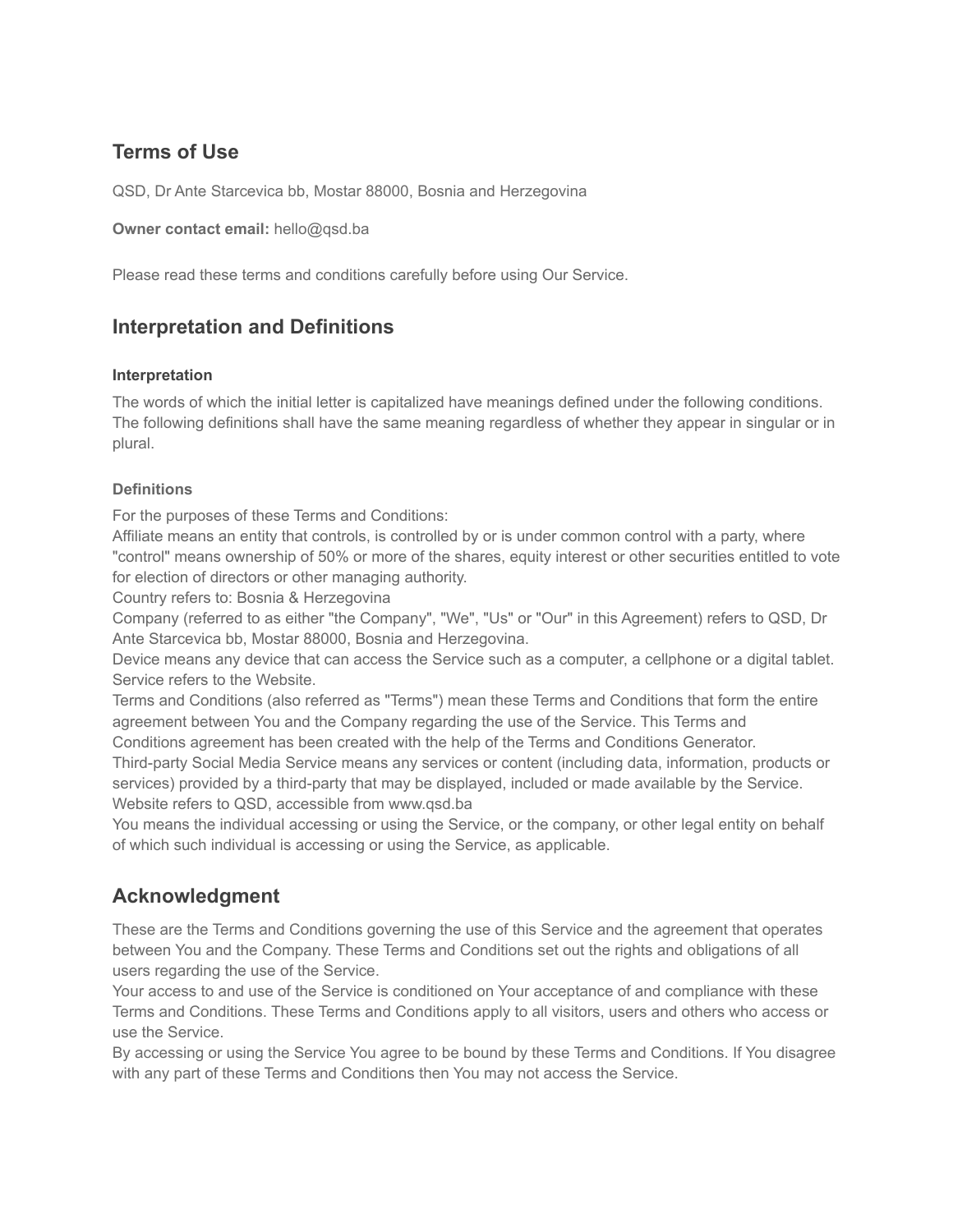You represent that you are over the age of 18. The Company does not permit those under 18 to use the Service.

Your access to and use of the Service is also conditioned on Your acceptance of and compliance with the Privacy Policy of the Company. Our Privacy Policy describes Our policies and procedures on the collection, use and disclosure of Your personal information when You use the Application or the Website and tells You about Your privacy rights and how the law protects You. Please read Our Privacy Policy carefully before using Our Service.

## **Links to Other Websites**

Our Service may contain links to third-party web sites or services that are not owned or controlled by the Company.

The Company has no control over, and assumes no responsibility for, the content, privacy policies, or practices of any third party web sites or services. You further acknowledge and agree that the Company shall not be responsible or liable, directly or indirectly, for any damage or loss caused or alleged to be caused by or in connection with the use of or reliance on any such content, goods or services available on or through any such web sites or services.

We strongly advise You to read the terms and conditions and privacy policies of any third-party web sites or services that You visit.

#### **Termination**

We may terminate or suspend Your access immediately, without prior notice or liability, for any reason whatsoever, including without limitation if You breach these Terms and Conditions. Upon termination, Your right to use the Service will cease immediately.

## **Limitation of Liability**

Notwithstanding any damages that You might incur, the entire liability of the Company and any of its suppliers under any provision of this Terms and Your exclusive remedy for all of the foregoing shall be limited to the amount actually paid by You through the Service or 100 USD if You haven't purchased anything through the Service.

To the maximum extent permitted by applicable law, in no event shall the Company or its suppliers be liable for any special, incidental, indirect, or consequential damages whatsoever (including, but not limited to, damages for loss of profits, loss of data or other information, for business interruption, for personal injury, loss of privacy arising out of or in any way related to the use of or inability to use the Service,

third-party software and/or third-party hardware used with the Service, or otherwise in connection with any provision of this Terms), even if the Company or any supplier has been advised of the possibility of such damages and even if the remedy fails of its essential purpose.

Some states do not allow the exclusion of implied warranties or limitation of liability for incidental or consequential damages, which means that some of the above limitations may not apply. In these states, each party's liability will be limited to the greatest extent permitted by law.

## **"AS IS" and "AS AVAILABLE" Disclaimer**

The Service is provided to You "AS IS" and "AS AVAILABLE" and with all faults and defects without warranty of any kind. To the maximum extent permitted under applicable law, the Company, on its own behalf and on behalf of its Affiliates and its and their respective licensors and service providers, expressly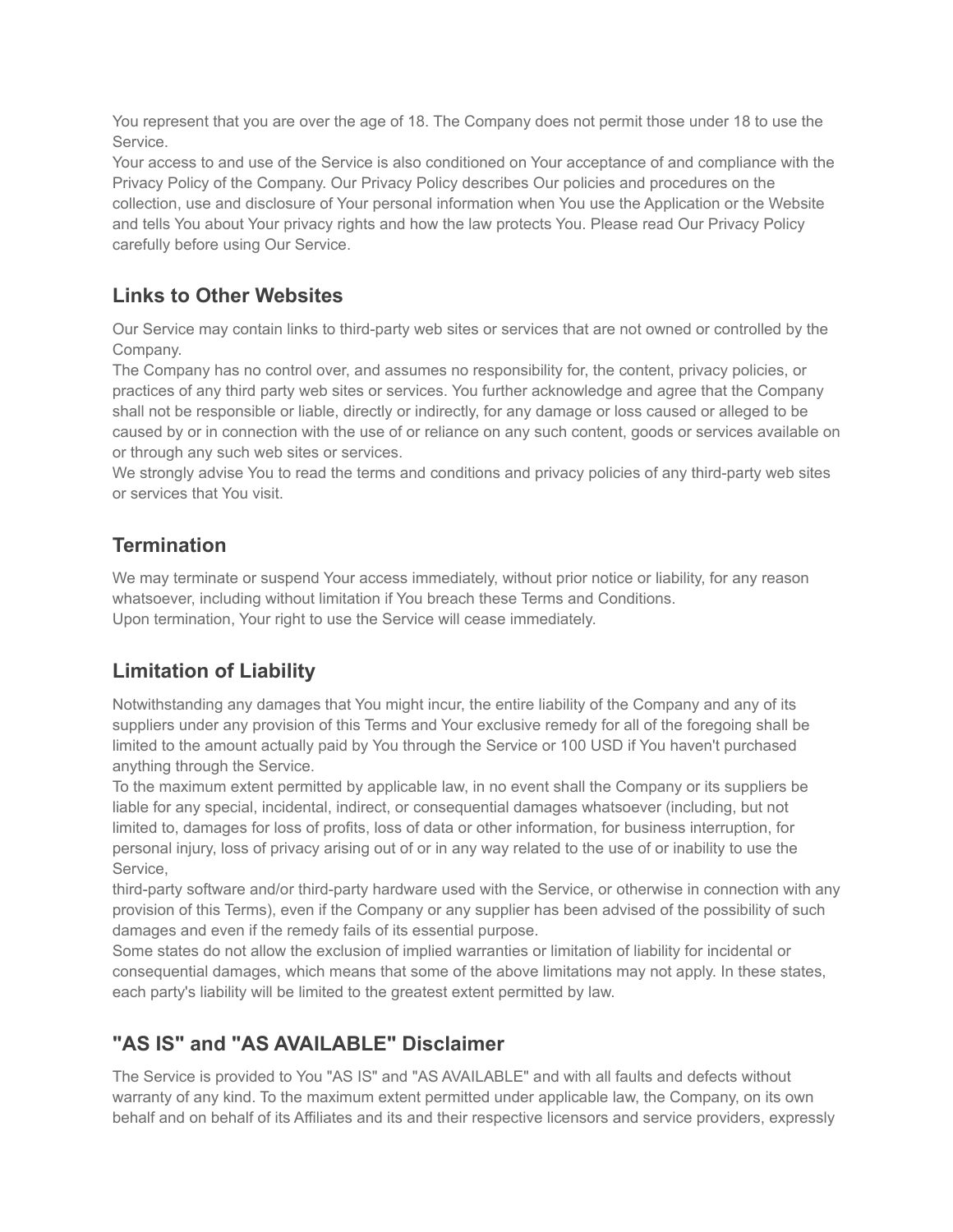disclaims all warranties, whether express, implied, statutory or otherwise, with respect to the Service, including all implied warranties of merchantability, fitness for a particular purpose, title and non-infringement, and warranties that may arise out of course of dealing, course of performance, usage or trade practice. Without limitation to the foregoing, the Company provides no warranty or undertaking, and makes no representation of any kind that the Service will meet Your requirements, achieve any intended results, be compatible or work with any other software, applications, systems or services, operate without interruption, meet any performance or reliability standards or be error free or that any errors or defects can or will be corrected.

Without limiting the foregoing, neither the Company nor any of the company's provider makes any representation or warranty of any kind, express or implied: (i) as to the operation or availability of the Service, or the information, content, and materials or products included thereon; (ii) that the Service will be uninterrupted or error-free; (iii) as to the accuracy, reliability, or currency of any information or content provided through the Service; or (iv) that the Service, its servers, the content, or e-mails sent from or on behalf of the Company are free of viruses, scripts, trojan horses, worms, malware, timebombs or other harmful components.

Some jurisdictions do not allow the exclusion of certain types of warranties or limitations on applicable statutory rights of a consumer, so some or all of the above exclusions and limitations may not apply to You. But in such a case the exclusions and limitations set forth in this section shall be applied to the greatest extent enforceable under applicable law.

### **Governing Law**

The laws of the Country, excluding its conflicts of law rules, shall govern this Terms and Your use of the Service. Your use of the Application may also be subject to other local, state, national, or international laws.

## **Disputes Resolution**

If You have any concern or dispute about the Service, You agree to first try to resolve the dispute informally by contacting the Company.

## **For European Union (EU) Users**

If You are a European Union consumer, you will benefit from any mandatory provisions of the law of the country in which you are resident in.

## **United States Legal Compliance**

You represent and warrant that (i) You are not located in a country that is subject to the United States government embargo, or that has been designated by the United States government as a "terrorist supporting" country, and (ii) You are not listed on any United States government list of prohibited or restricted parties.